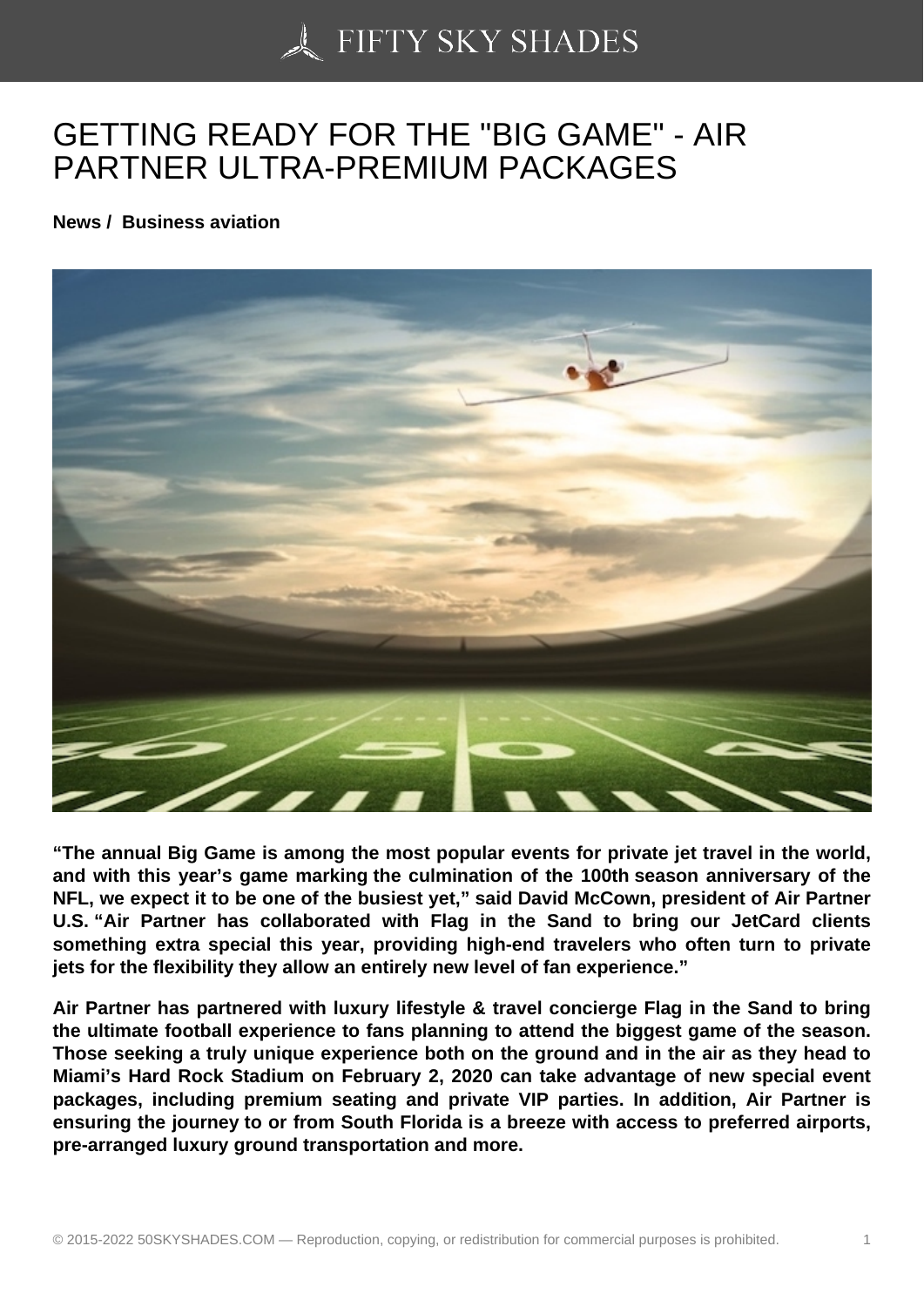

The experience begins as soon as guests board their private jet with onboard amenities like personalized catering and chosen-team memorabilia for the ultimate tailgating party in the sky. Whether enjoying classic game day favorites like brews and burgers or watching their team's season highlights via in-flight WiFi, passengers can completely customize the in-flight experience to suit their style. By choosing to fly private, guests also have access to smaller, less busy airports – making it the fastest, most comfortable way to arrive in South Florida for the Big Game.

**Now available for booking, Air Partner's VIP experiences in partnership with Flag in the Sand include:**

- **The 72 Club Package** Recently renovated and re-fitted, the 72 Club bar and lounge offers premium dining and drinking right in the heart of the Stadium. This package includes:
	- $\circ$  A pair of tickets to the 72 Club, which includes spacious seats, all-inclusive gourmet food, an open premium bar, in-seat waiting service, a VIP express lane to zoom in and out of the game quicker and premium parking
	- o Saturday night headline party\*\*
	- Official Tailgate pre-game with open bar and high-end food, as well as NFL legend and celebrity appearances\*\*
	- Post-game on-field access
	- Post-game team party\*\*
- **The Zone A Package** The Zone A package is a premium seating package providing guests with some of the best views in the house. Seating will be either on the halfway line or directly adjacent to the 72 Club. This package includes:
	- $\circ$  A pair of tickets in seats on or near the halfway line
	- o Saturday night headline partv\*\*
	- Official Tailgate pre-game with open bar and high-end food, as well as NFL legend and celebrity appearances\*\*
	- Post-game team party\*\*
- **The End Zone Package** The End Zone package provides optimal viewing of crucial, game-